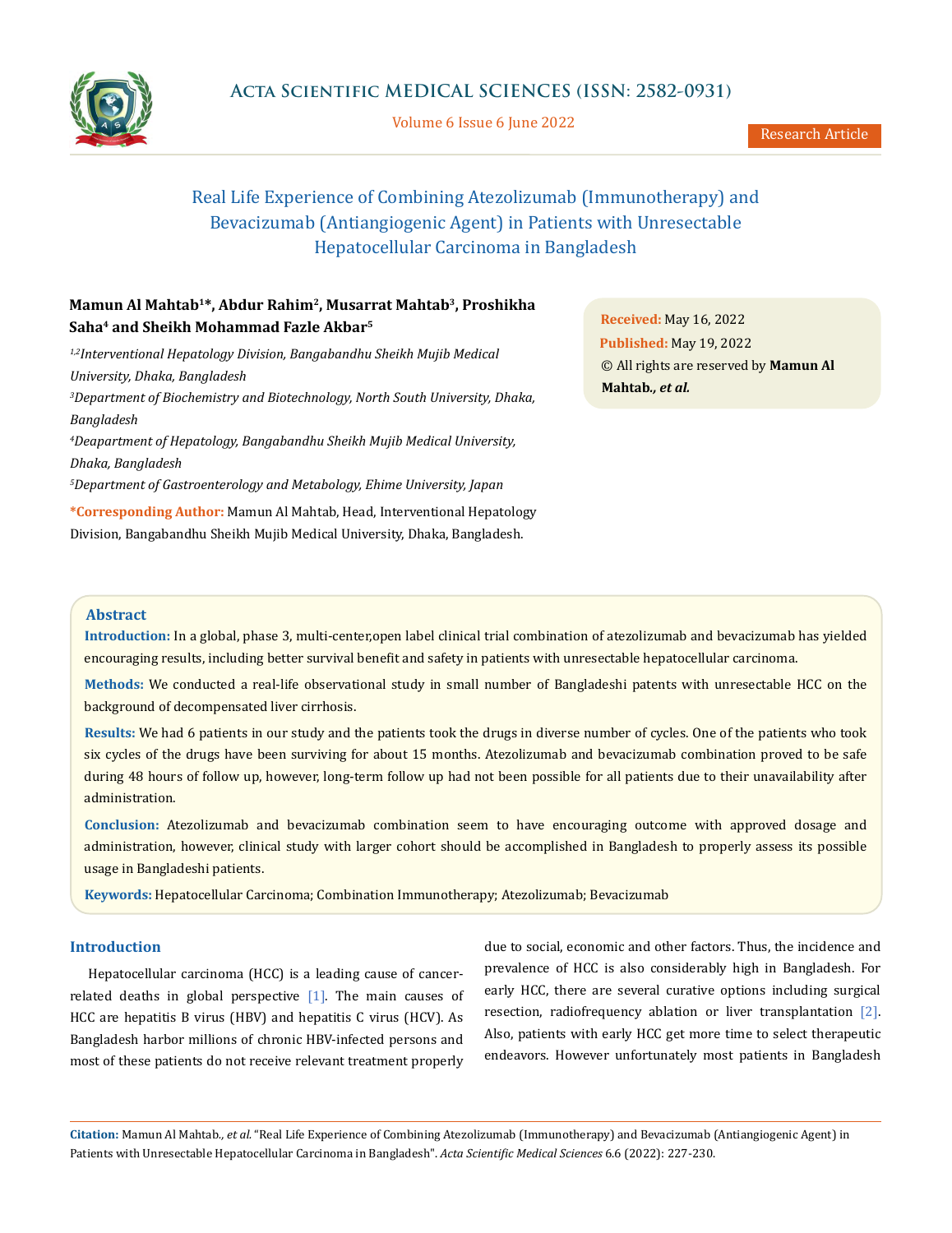as well as in other resource-constrained regions present with unresectable advanced HCC associated with poor prognosis [2]. Surgical resection is not a choice for treating these patients and liver transplantation is neither available nor feasible in Bangladesh. In this perspective there remains some conservative treatment for these patients.

Currently multikinase inhibitors namely, sorafenib and lenvatinib are used as first-line agents for management of unresectable HCC. Both the drugs offer modest survival benefit; however, they are associated with significant adverse events interfering with quality of life.

Recent advancement of scientific field has unmasked that immune checkpoint inhibitors such as programmed death ligand-1 (PD-L1) inhibitors yield promising clinical data in international clinical trials  $\begin{bmatrix} 3,4 \end{bmatrix}$  with significant survival benefit  $\begin{bmatrix} 5,6 \end{bmatrix}$ . In accordance with this, it has also been found that overexpression of vascular endothelial growth factor (VEGF) is responsible for HCC progression  $[7,8]$ . The role of VEGF is also immense in the progression of HCC. It has been suggested that overexpression of VEGF is supposed to be responsible for progression of HCC. Therefore, VEGF-mediated immunosuppression is considered to reduce the efficacy of anti-PD-1 and anti-programmed death ligand-1 (PD-L1) [9-12].

In this perspective, we postulated that a combination therapy targeting the activity of PD-L1 and VEGF may have therapeutic effects in advanced HCC patients. Considering individually, atezolizumab is a cancer immunotherapy that specifically targets PD-L1 and prevents interaction with PD-1 and B7-1 receptors which in turn reverses T-cell suppression  $[13]$ . Bevacizumab is a monoclonal antibody that inhibits tumor growth and angiogenesis by targeting VEGF [14]. A global, multicenter, open label, phase-3, randomized trial combining atezolizumab with bevacizumab in patients with untreated, unresectable HCC demonstrated antitumor activity without significant adverse event [15].

However, combination therapy of these two agents in advanced HCC has not been accomplished in Bangladesh and thus there is no information regarding adverse effects, efficacy, and adherence to therapy of advanced HCC patients.

The study presented here is a real-life study with atezolizumab with bevacizumab in a small number of Bangladeshi advanced HCC patients. The possible study unveils the scope and limitation of this type of therapy for end stage HCC patients in Bangladesh.

#### **Methods**

A total of six patients were enrolled in this preliminary study. The patients were between 48 to 72 years of age. All were male. The profiles of the patients are given in table 1. The underlying causes of HCC was hepatitis B virus infection in 3 patients and nonalcoholic steatohepatitis related liver cirrhosis in other 3 patients. Diagnosis of HCC was made by imaging, such as ultrasonography (USG) or triphasic computed tomography (CT) of hepato-biliary system and serum alpha fetoprotein (AFP). American Association for the Study of Liver Diseases (ASLDB) criteria was employed for diagnosis [16]. Three of the 6 patients had metastasis in organs other than liver and these were in portal vein, regional lymph node and right adrenal gland. (Table 1). All had locally advanced or unresectable HCC. Ascites were present in 4 patients. The extent of esophageal varices was in 4 patients and gastric varices in 2 patients and they received treatment of esophageal varices before entry into immune therapy. All of them were treatment naïve and presented with advanced HCC at the time of diagnosis.

| <b>Patient</b><br>(age of the<br>patient) | Age<br>(in<br>yrs) | Cause<br>of HCC | <b>Ascites</b>           | Size of HCC/<br><b>Numbers of HCC</b><br>nodules | <b>Metastasis</b>        | <b>Endoscopy</b> | <b>Intervention</b>      | <b>Survival</b> | <b>Cause</b><br>of<br><b>Death</b> |
|-------------------------------------------|--------------------|-----------------|--------------------------|--------------------------------------------------|--------------------------|------------------|--------------------------|-----------------|------------------------------------|
| Patient 1                                 | 70                 | <b>NASH</b>     | $++$                     | Multifocal                                       | Portal vein              | $OV + GV$        | EVL + Glue inj.          | <6<br>months    | HE                                 |
| Patient 2                                 | 55                 | <b>HBV</b>      | $\overline{\phantom{a}}$ | Multifocal                                       | $\overline{\phantom{a}}$ | 0V               | EVL                      | 7 months        | <b>HRS</b>                         |
| Patient 3                                 | 52                 | <b>HBV</b>      | $\overline{\phantom{a}}$ | 7.5 x 8 cm                                       | $\overline{\phantom{0}}$ |                  | $\overline{\phantom{a}}$ | Alive           |                                    |
| Patient 4                                 | 60                 | <b>NASH</b>     | $+$                      | $6.8 \times 9.3$ cm                              | $\overline{\phantom{0}}$ | 0V               | EVL                      | <6<br>months    | <b>HRS</b>                         |

**Citation:** Mamun Al Mahtab*., et al.* "Real Life Experience of Combining Atezolizumab (Immunotherapy) and Bevacizumab (Antiangiogenic Agent) in Patients with Unresectable Hepatocellular Carcinoma in Bangladesh". *Acta Scientific Medical Sciences* 6.6 (2022): 227-230.

228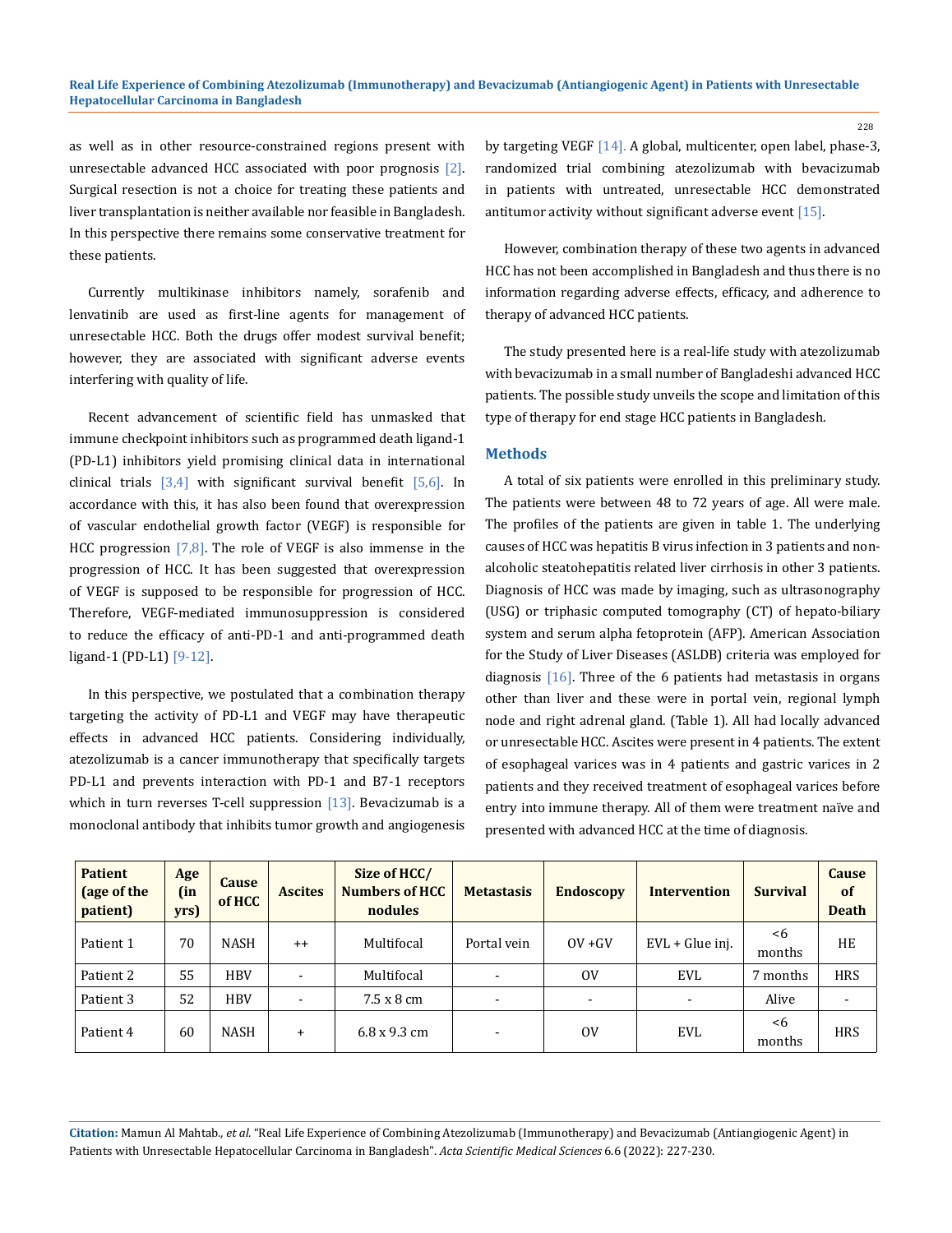**Real Life Experience of Combining Atezolizumab (Immunotherapy) and Bevacizumab (Antiangiogenic Agent) in Patients with Unresectable Hepatocellular Carcinoma in Bangladesh**

|           |         |             |                                |                          |    |            |               | <u>_</u> _ |
|-----------|---------|-------------|--------------------------------|--------------------------|----|------------|---------------|------------|
| Patient 5 | 72<br>∼ | <b>HBV</b>  | 3, largest $11.1 x$<br>10.3 cm | Regional<br>lymph node   | 0V | <b>EVL</b> | Lost on<br>FU |            |
| Patient 6 | 48      | <b>NASH</b> | Multifocal                     | Right adre-<br>nal gland | GV | Glue inj.  | Lost on<br>FU |            |

**Table 1:** Patient's profile and treatment outcome.

NASH: Non-alcoholic Steatohepatitis; HBV: Hepatitis B Virus; OV: Esophageal Varices; GV: Gastric Varices; EVL: Esophageal Variceal Ligation; HE: Hepatic Encephalopathy; HRS: Hepato-renal Syndrome.

After commencement of administration of drugs, the patients were hospitalized for 48 hours and all sorts of parameters related safety were observed. Later, the patients were discharged based on their condition and advised to attend hospital after 3 weeks for next cycle of therapy. All patients received atezolizumab (1200 mg) plus bevacizumab (15 mg per kg of body weight) intravenously and that was regarded as a single cycle. Treatment was planned for 6 cycles. Tumors were assessed by CT or USG imaging every 24 weeks. Safety of patients was ensured by monitoring vital signs and adverse events and laboratory tests. Primary end point of this study was the safety of the patients following administration of drugs. The final end point was related to survival of the patients.

#### **Results**

The therapy was tolerated by the patients and no serious adverse effects attributable to the therapy were observed during 48 hours of hospitalization. In some cases, the condition of the patients was monitored by telephonic discussion. Some patients completed six cycles, whereas, some didn't. Two patients with HCC died within treatment period. One patient died seven months after initiation of treatment. Interestingly, one patient is still alive and has been passing more or less uneventful life for 15 months after treatment commencement (Table 1).

The patients who is still surviving is infected with HBV and belongs to HBV-related HCC. The patents who survived 7 months after end of therapy was infected by HBV. These two patients did not exhibit features of distal metastasis. The ages of these two patients were within 50 years. On the other hand, the two patients who died before 6 months after therapy commencement had been suffering from NASH and one of them had metastasis at portal vein. The age of the patients were 60 years and 70 years respectively.

# **Discussion**

Our real-life experience was similar to the experience in IMbrave150 (NCT03434379) trial which showed significantly better overall survival with atezolizumab plus bevacizumab in treatment naive patients with unresectable HCC [13]. IMbrave150 is the first phase III study to show superiority versus sorafenib in over a decade. In IMbrave150, 101 patients in total (20%) met those criteria of "high risk"- and this subgroup also derives a survival benefit compared to sorafenib. Similarly, our study included patients with "high-risk" criteria's like patients with metastasis in portal vein and other places were present in 3 out of 6 patients. In IMbrave150 study 15% patients discontinued treatment due to adverse events [13]. In our case, we also could not continue the treatment in all patients, however, this may be due to economic cause mostly and other factors. Upper gastrointestinal bleeding is a recognized adverse event with bevacizumab, but that was not our experience. Our patients underwent screening endoscopy of upper gastrointestinal tract prior to initiation of treatment and those who had significant oesopghageal and/or gastric varices underwent prophylactic endoscopic intervention, i.e. oesophageal band ligation and gastric variceal glue injection.

 $229$ 

Before IMbrave150 (NCT03434379) clinical trial, previous studies with single immune checkpoint inhibitor failed to demonstrate survival benefit in HCC patients [7,8]. Survival was however better in HCC patients in IMbrave150 study and we also had similar observation with atezolizumab plus bevacizumab [13]. This indicate that bevacizumab may contribute to the treatment benefit when given in combination with atezolizumab. However, more studies will be required to validate these points.

It has been suggested that IMbrave150 trial yielded better survival as the trial was conducted in patients with Child-Pugh class-A liver cirrhosis, who had preserved liver function and decreased risk of variceal bleeding. The novelty of our study is that although we had only a hand full of patients, they all had Child-Pugh class-B or C liver cirrhosis. Our study can be considered as a pilot study, which suggests safety of atezolizumab and bevacizumab

**Citation:** Mamun Al Mahtab*., et al.* "Real Life Experience of Combining Atezolizumab (Immunotherapy) and Bevacizumab (Antiangiogenic Agent) in Patients with Unresectable Hepatocellular Carcinoma in Bangladesh". *Acta Scientific Medical Sciences* 6.6 (2022): 227-230.